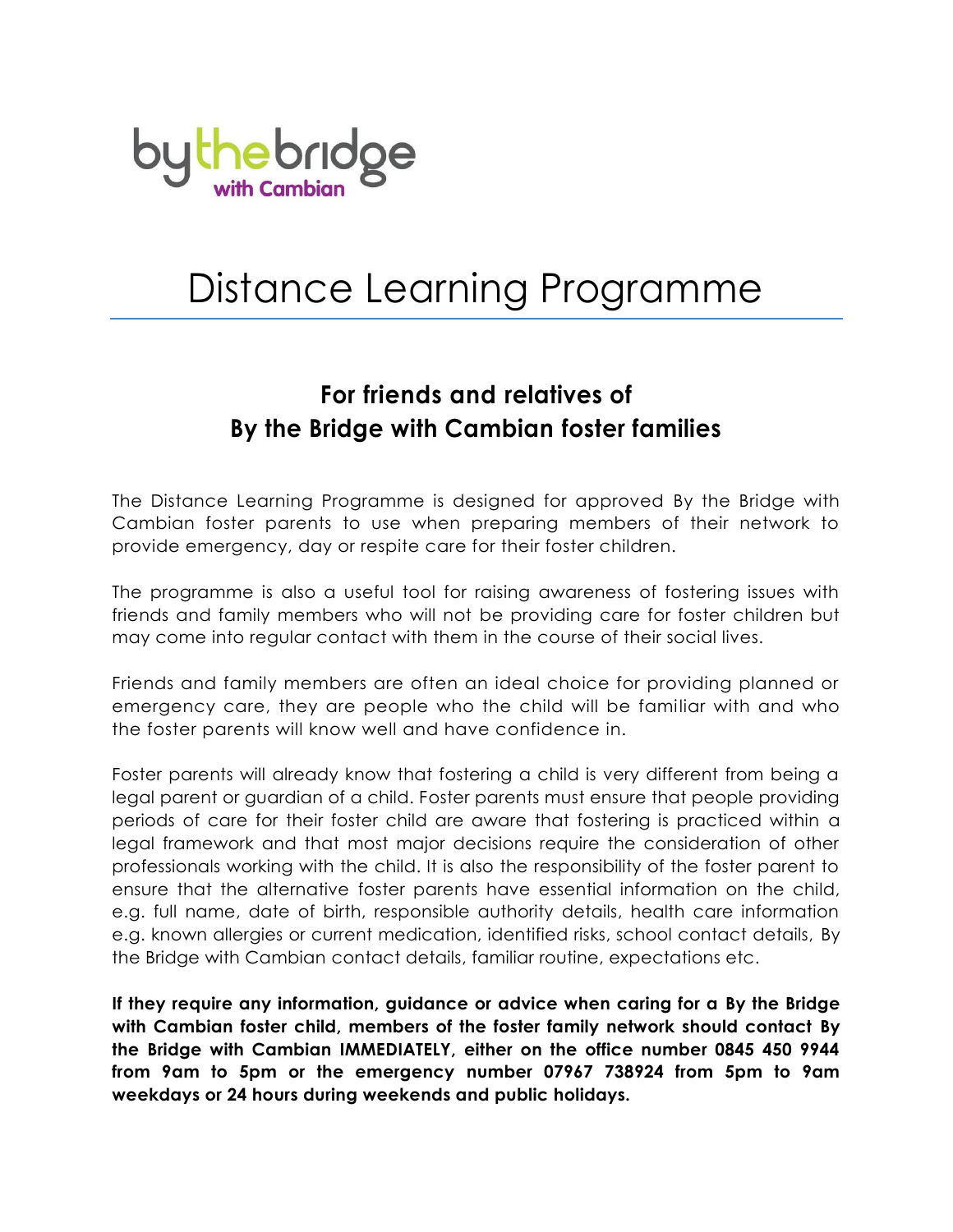# Safe Care

Every family has different rules, expectations and lifestyles. Children who cannot live with their own families may have experienced chaotic, unpredictable parenting. Some children in foster care have been neglected or abused. Negative experiences during their early years can cause children and young people to behave in ways that may not be expected for their age – abuse and neglect cause lasting damage to a child's ability to develop in a healthy way; a skilled foster family will teach the children in their care how to behave in more acceptable ways but this style of 'reparenting' takes time and perseverance. By understanding a little bit about fostering, friends and family members of By the Bridge with Cambian, foster parents can help a child to have a positive experience of being away from their foster family for short periods of time.

At its most basic level, foster care is about child protection. A foster home must be safe and foster parents must thoroughly consider ways of making the care they provide as safe as possible for every member of the main household and any other household the child may go to for care if it is not the home of an approved By the Bridge with Cambian foster parent.

The term often used to describe these considerations is 'Safe Care'.

'Safe Caring' can be simply defined as

- Keeping the foster child safe from all forms of abuse
- Keeping every child in the home safe from being harmed by other children
- Keeping all members of the household safe from false allegations of abuse

A small percentage of children are harmed in foster homes, and all forms of abuse have been reported (physical, sexual, emotional, neglect). All allegations of abuse will be investigated with three possible outcomes:

- **Proven**: an allegation which is supported by facts and found to be true
- **False**: an allegation which evidence shows to be untrue
- **Unsubstantiated**: an allegation which cannot be proven true or false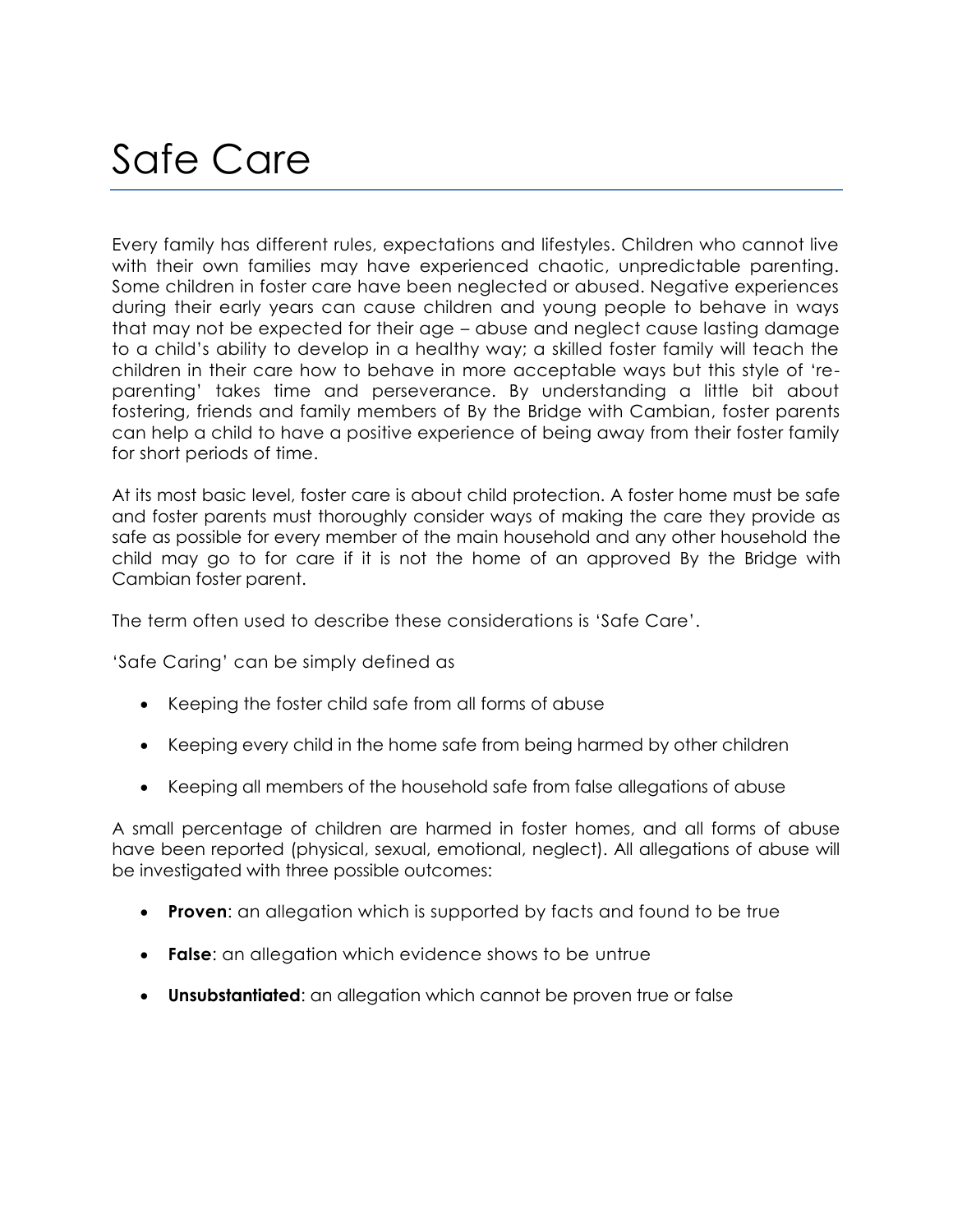#### **Why a foster child might be abused:**

- Foster parents' behaviour, or the behaviour of people in their network may discriminate against the foster child (physical/emotional abuse)
- Foster parents or members of their network may become unable to cope due to their own problems (physical/emotional abuse/neglect)
- Foster parents or members of their network may lose their temper (physical/emotional abuse)
- Children who have been abused may behave in ways that appear to 'invite' abuse, because they may 'expect' to be abused again. Members of the foster family and their network must be sure they do not get drawn in and repeat past patterns (sexual/physical/emotional abuse)
- Strong feelings may be aroused by caring for children who have been sexually abused. Some people (including foster parent's own children) may not be able to control these feelings and may react in an abusive way (sexual abuse)
- Foster parents or members of their network may react inappropriately if their own children are affected by caring for children who have been sexually abused (physical abuse)

#### **Why a child might make a false allegation of abuse:**

- An innocent action or statement may be misinterpreted
- As a way of drawing attention to previous abuse for the first time
- As a way for a young person to exercise control over their life
- To try to end a foster placement without losing face

An allegation of abuse can happen to anyone, but providing a 'safe care' environment can be made much easier by implementing certain sensible household rules which every member must follow. If the safe care rules become second nature for you and your children, the risk of false allegations can be significantly reduced. It is important that those caring for foster children are not on constant alert for something to go wrong as this is unfair to the child, however, being prepared to make a few changes can make everyone more confident.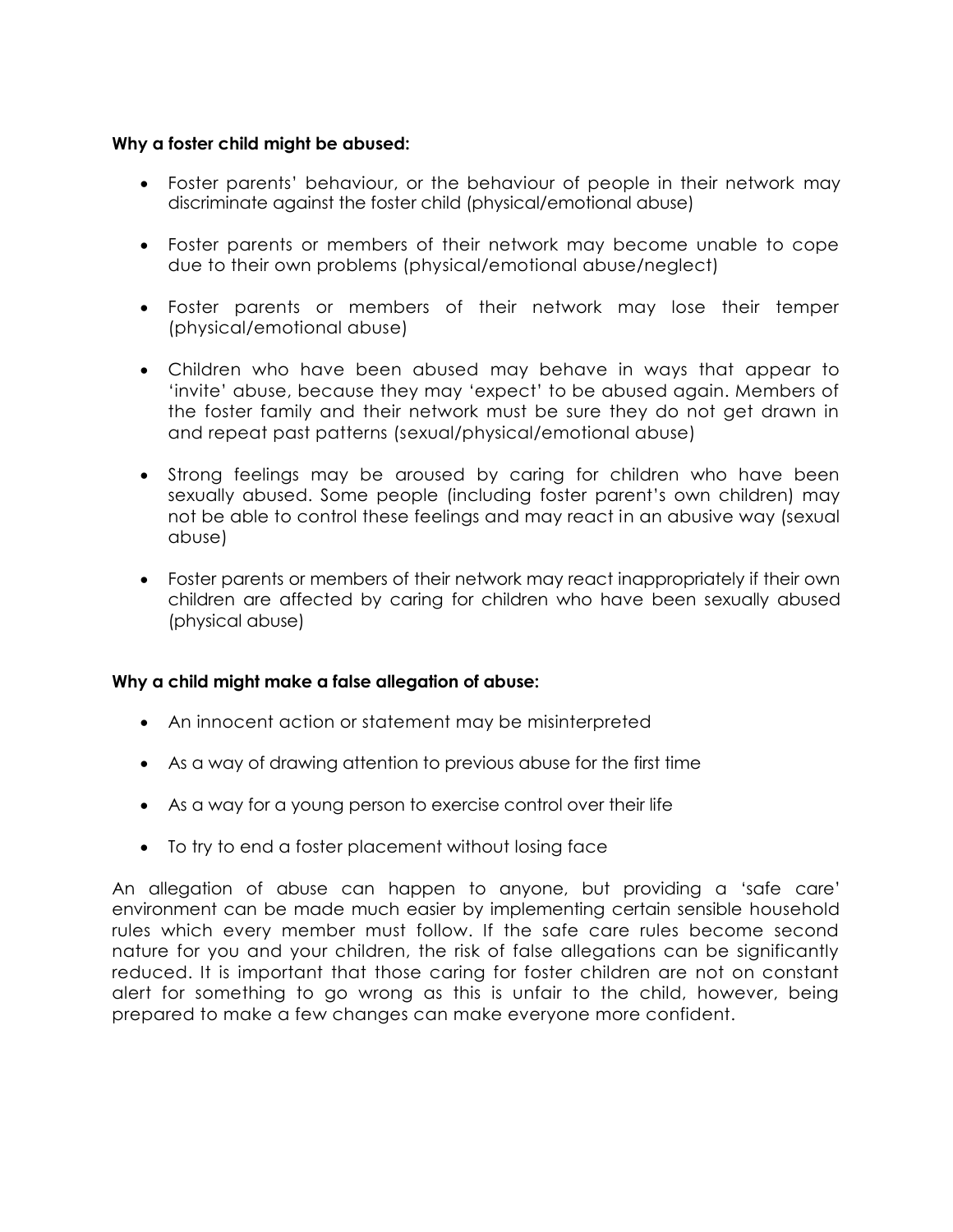# Risky Business exercise

Purpose: To identify some of the practical things a family can do in order to avoid situations which may be misinterpreted and lead to abuse, or allegations of abuse.

- by developing a clear set of 'home rules', family members will be able to identify risky behaviour, and avoid situations that pose a risk to foster children or themselves.
- by establishing 'home rules' risk can be reduced; 'safe care' does not mean removing love and affection from family life, foster children still need to be nurtured.

Note: that experienced foster parents say that they have had to change the way they do things at home, but after a while this just becomes second nature.

#### **Complete the 'Risky Business' question sheet attached**

**Tick the box with the first response that comes into your head.**

#### **What did you think was too risky?**

At By the Bridge with Cambian we think that numbers 1, 4, 7, 9, 10, 11 and 12, are not acceptable in a household where a foster child is being cared for as they create situations where a child or adult could feel at risk or actually be at risk of abuse or false accusation.

Numbers 2, 3, 5, 6 and 8 are all situations that could potentially be risky but they tend to be part of family life. Can you think of any ways you could make these situations safer in your home? Please write them below:

These ideas could form some of your 'Home Rules' which could be the rules your family lives by when you are caring for a foster child. Common examples of Home Rules most foster families in By the Bridge with Cambian have are:

- Children must not play in bedrooms
- Get dressed before leaving bedroom or bathroom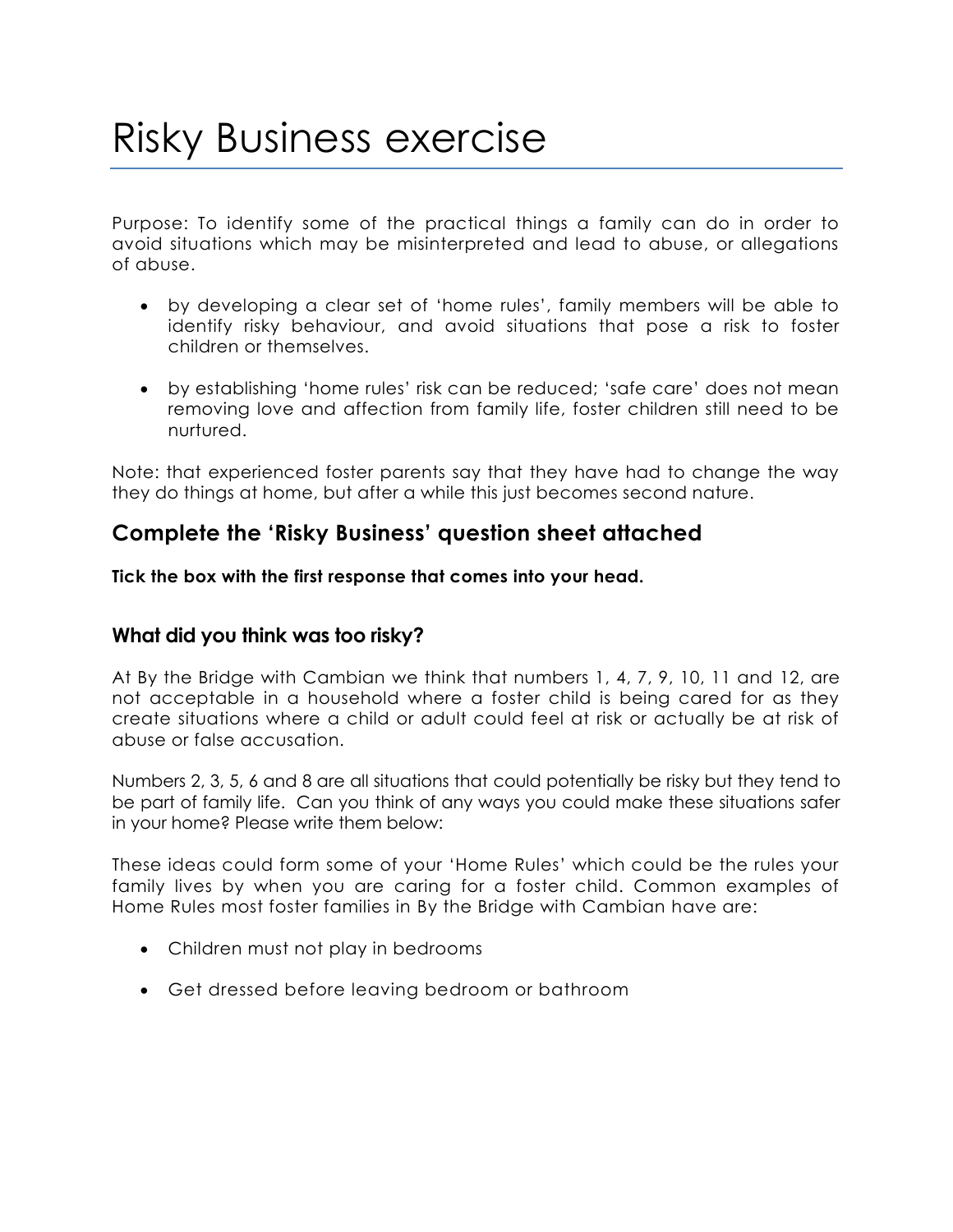### **Risky Business**

|    |                                                                                                                         | Safe | <b>Risky</b> |
|----|-------------------------------------------------------------------------------------------------------------------------|------|--------------|
|    | 1. Children sometimes get into foster parents bed<br>for a cuddle                                                       |      |              |
|    | 2. A male foster parent bathes a four-year-old boy                                                                      |      |              |
|    | 3. A foster parent reads a bedtime story to a three-year<br>old child in the child's bedroom                            |      |              |
|    | 4. Adults and children walk about unclothed                                                                             |      |              |
|    | 5. Foster parents play wrestling and tickling games<br>with foster children                                             |      |              |
|    | 6. A foster parent wipes the bottom of a severely<br>disabled thirteen-year-old.                                        |      |              |
|    | 7. Children go into each other's bedrooms whenever<br>they want to                                                      |      |              |
| 8. | A foster parent is alone in a car with a foster child                                                                   |      |              |
| 9. | A seventeen-year-old occasionally looks after foster<br>children alone                                                  |      |              |
|    | 10. Foster parent sleeps with an eleven-year-old foster<br>child who is sick                                            |      |              |
|    | 11. A foster parent photographs a six-year-old in the bath                                                              |      |              |
|    | 12. Foster family with two different gender birth children<br>and 2 different gender foster children, book a holiday in |      |              |

**Can you think of any aspects of your lifestyle, not listed above, that you may have to stop or adapt when you have a foster child staying in your home?**

a two bedroom caravan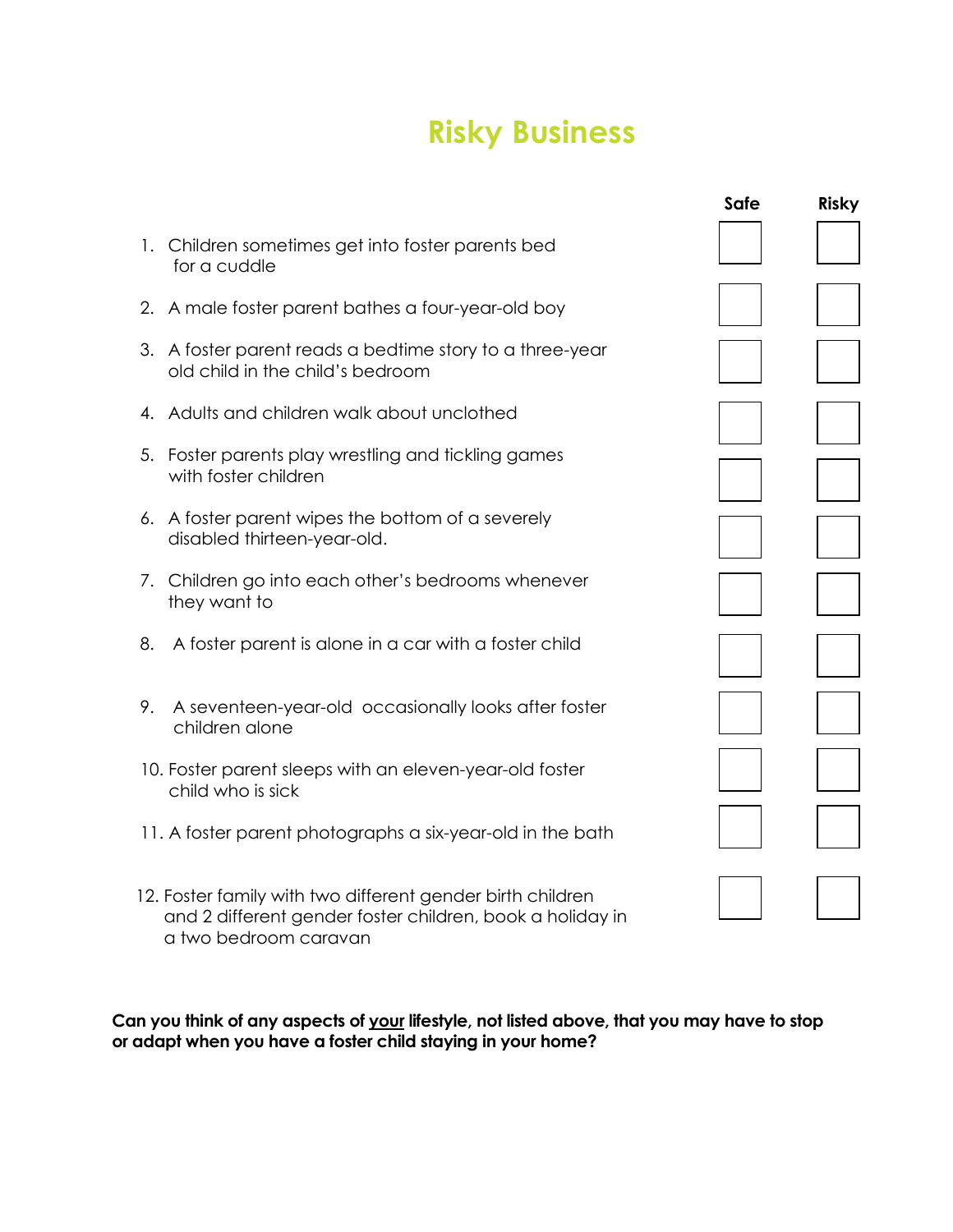## **Risky Business Children's Version**

|                |                                                                    | Safe | <b>Risky</b> |
|----------------|--------------------------------------------------------------------|------|--------------|
| $\mathbf{1}$ . | Children go into each other's bedrooms whenever they want          |      |              |
| 2.             | Children run around with no clothes on                             |      |              |
| 3.             | Children get into each other's beds                                |      |              |
| 4.             | Children can borrow each other's toys or belongings without asking |      |              |
| 5.             | People do not lock the bathroom door                               |      |              |
| 6.             | People leave money and valuable possessions lying around           |      |              |
| 7.             | People make fun of children because they are in foster care        |      |              |
| 8.             | Children keep secrets from adults                                  |      |              |
| 9.             | Children dare each other to do dangerous things                    |      |              |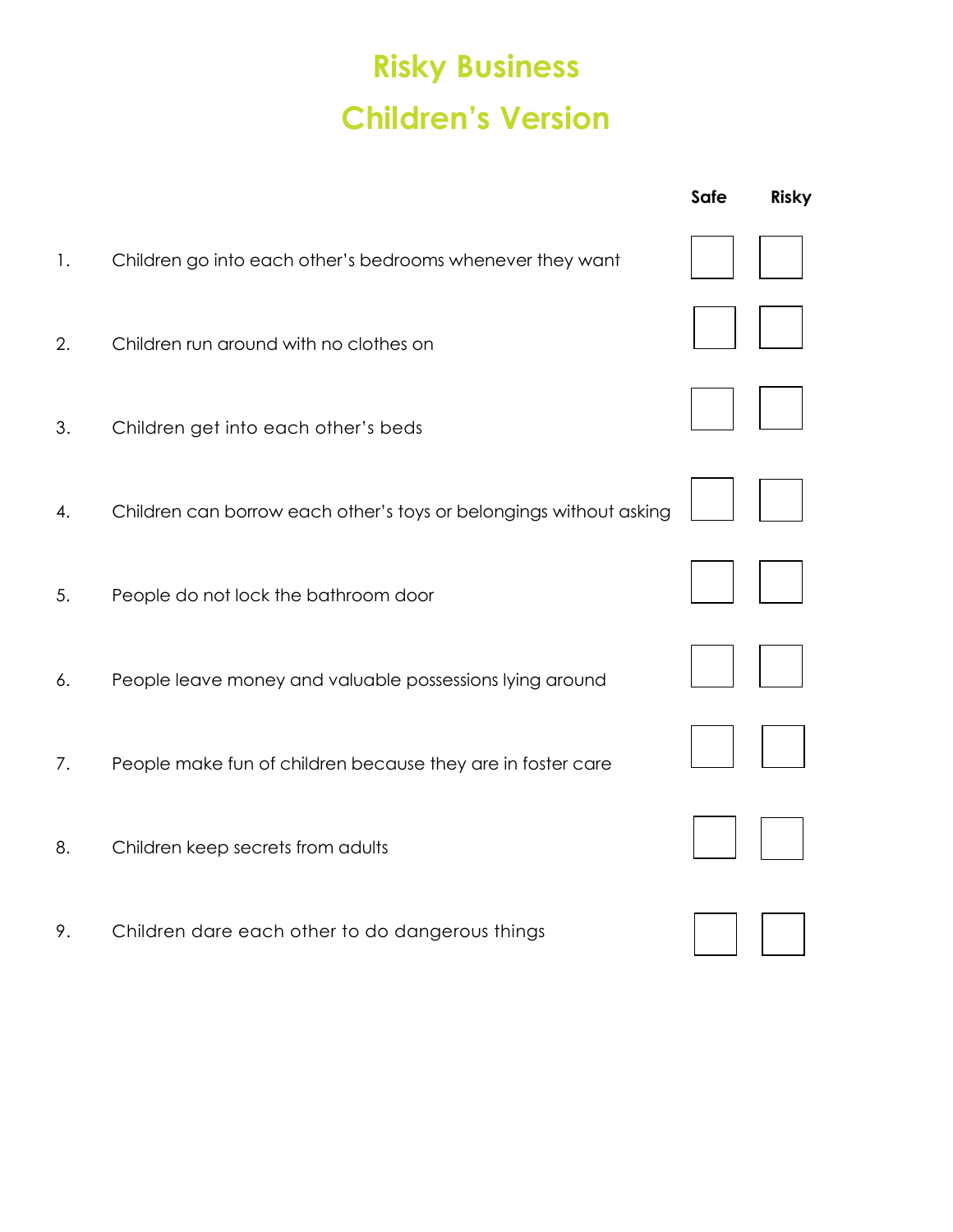# **Secrets**

Some secrets are good to keep e.g. a surprise party is being planned for an adult's 50th birthday or a child is going to be given a new bike as a Christmas present.

#### **What might happen if this kind of secret is not kept?**

Some secrets are not good to keep e.g. another child or young person might tell you that they are being abused or that they are doing something that is dangerous.

**What might happen if you do not tell a responsible adult this kind of secret?**

# Bubbles exercise

You will need the 'Bubbles' worksheet for this exercise.

The worksheet requires you to think very hard about your identity – the people, places, activities and events that are the most important features of your life and what make you who you are.

Give yourself 5 minutes on your own in a quiet space, don't talk to anyone else about your 'bubbles' – it's important that they come from inside you, no-one else needs to see what you have written.

Fill in each of the speech bubble, the headings will give you an idea of what sort of information is required, don't leave any blank.

Once your sheet is complete imagine that a very important, powerful person has entered your life, this person is going to make some big decisions about you and your future, there is nothing you can do about this, whatever this person decides is what has to happen and you have to co-operate as follows:

- You must cross out one of your bubbles, you can choose which one. By crossing it out you are accepting that whatever you have written about will be gone from your life.
- You must now cross out your 'Pleasure' bubble (for children the 'Good Times' bubble) you will have to do without these things in the new life being planned for you.
- If you have blue or green eyes you must choose another bubble to cross out. This is discrimination, but there's nothing you can do about it.
- You must now cross out your 'History' bubble (for children the 'Home' bubble) these things will now be gone from your life.

Look at your sheet and think about how different your life would be if this exercise were real. What are the things you have had taken away from you? How does it feel to think that they could be gone? What do you miss most of all? Would you be the same person if you had to face life without these things? If not, how do you think you would change? What kind of people would you need around you to help you cope with losing your important things? How hard would it be to get some new important things in your life? How long might it take?